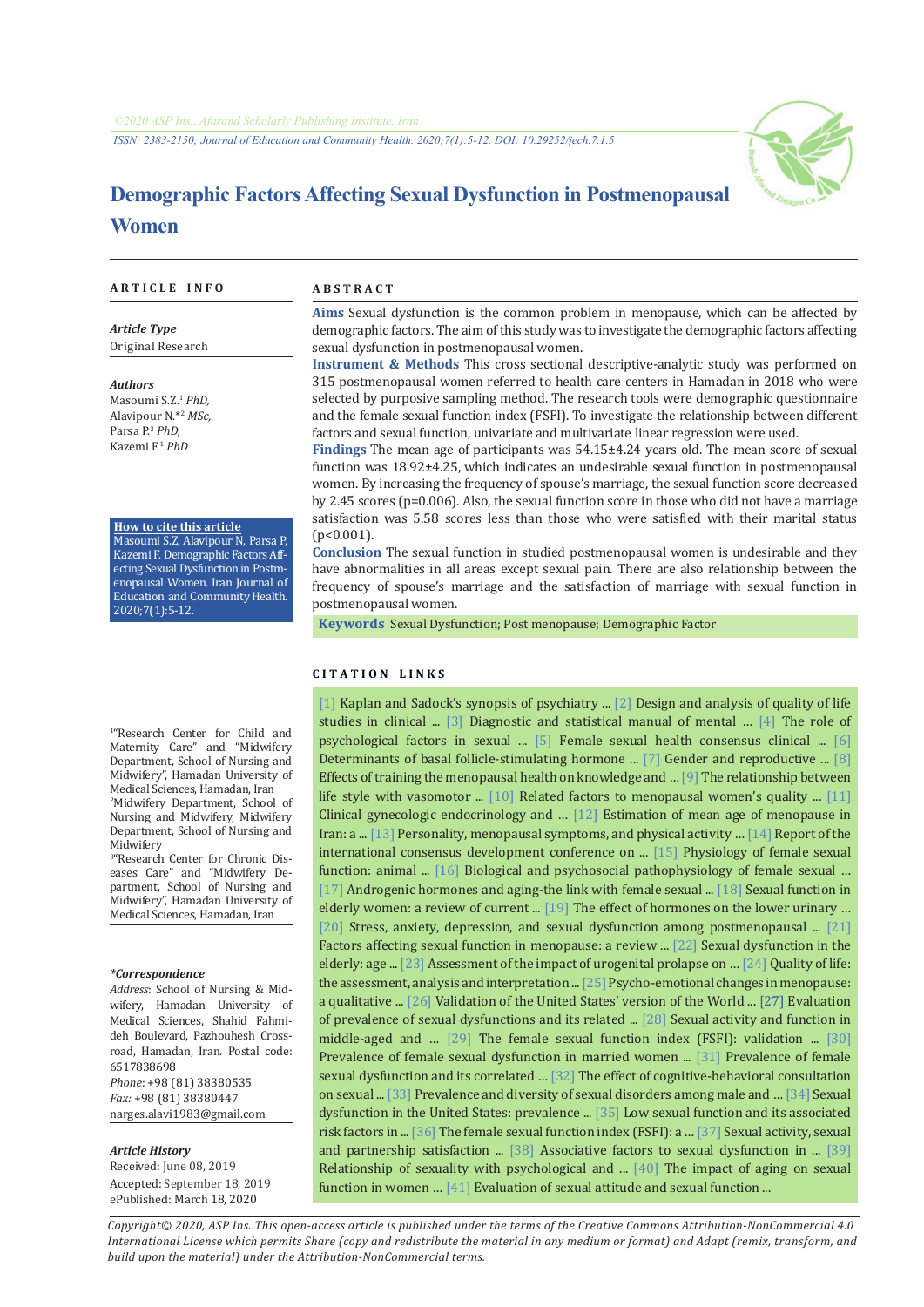# ء<br>۶ سیدہزھرا معصومی و ھمکاران ــ عوامل دموگرافیک موثر بر اختلال عملکرد جنسی زنان یائسه

# سیدهزهرا معصومی **PhD**

"مرکز تحقیقات مراقبتهای مادر و کودک" و "گروه مامایی، دانشکده پرستاری و مامایی"، دانشگاه علوم پزشکی همدان، همدان، ایران

# **MSc** \* نرگس علویپور

گروه مامایی، دانشکده پرستاری و مامایی، دانشگاه علوم پزشکی همدان، همدان، ایران

# پریسا پارسا **PhD**

"مرکز تحقیقات مراقبتهای بیماریهای مزمن" و "گروه مامایی، دانشکده پرستاری و مامایی"، دانشگاه علوم پزشکی همدان، همدان، ایران

# فریده کاظمی **PhD**

"مرکز تحقیقات مراقبتهای مادر و کودک" و "گروه مامایی، دانشکده پرستاری و مامایی"، دانشگاه علوم پزشکی همدان، همدان، ایران

# چکيده

اهداف: اختلال عملکرد جنسی، یکی از مشکلات شایع در دوران یائسگی است که ممکن است تحت تاثیر عوامل دموگرافیک قرار گیرد. هدف این مطالعه، بررسی عوامل دموگرافیک موثر بر اختلال عملکرد جنسی زنان یائسه بود.

ابزار و روشها: این مطالعه مقطعی از نوع توصیفی-تحلیلی در سال ۱۳۹۷ روی ۳۱۵ نفر از زنان یائسه مراجعهکننده به مراکز جامع سلامت شهرستان همدان انجام شد که به روش نمونهگیری هدفمند انتخاب شدند. ابزار پژوهش شامل پرسشنامه مشخصات دموگرافیک و شاخص عملکرد جنسی زنان (FSFI (بود. برای بررسی ارتباط عوامل مختلف با عملکرد جنسی، از رگرسیون خطی تکمتغیره و چندمتغیره استفاده شد.

**یافتهها:** میانگین سنی شرکتکنندگان در پژوهش ۴/۲۴±۵۴/۱۵ سال بود. میانگین نمره عملکرد جنسی آنها نیز ۱۸/۹۲±۴/۲۵ بود که نشاندهنده عملکرد جنسی نامطلوب است. با افزایش دفعات ازدواج همسر، نمره عملکرد جنسی ۲/۴۵ نمره کاهش مییافت (۰/۰۰۶=p(. همچنین نمره عملکرد جنسی در افرادی که رضایتمندی از ازدواج نداشتند نسبت به افرادی که از وضعیت ازدواج خود راضی بودند ۵/۵۸ نمره کمتر بود (۰/۰۰۱>p(.

نتیجهگیری: عملکرد جنسی زنان یائسه مورد مطالعه، نامطلوب است و آنها در تمامی حیطهها غیر از حیطه درد جنسی دارای اختلال هستند. همچنین دو عامل تعداد دفعات ازدواج همسر و رضایت زنان از ازدواج با اختلال عملکرد جنسی زنان یائسه ارتباط دارند.

کلیدواژهها: اختلال عملکرد جنسی، بعد از یائسگی، عوامل دموگرافیک

تاريخ دريافت: ۱۳۹۸/۰۳/۱۸ تاريخ پذيرش: ۱۳۹۸/۰۶/۲۷ \* narges.alavi1983@gmail.com :مسئول نويسنده

# مقدمه

عملکرد جنسی بخشی از زندگی و رفتار انسانی و سلامت جنسی است و چنان با شخصیت فرد در هم آمیخته است که صحبت از آن بهعنوان پدیدهای مستقل، غیرممکن به نظر میرسد<sup>[1]</sup> و در تعریف، به معنی شرکت فرد در یک رابطه جنسی است، آن طور که آرزویش را دارد، شامل مراحل میل جنسی، برانگیختگی، ارگاسم و فرونشینی با رضایت و بدون وجود درد<sup>[2]</sup>. عملکرد جنسی یک فرد

مجموعهای از ابراز تمایل، تهییج جنسی و رسیدن به اوج لذت جنسی است که بهطور مداوم در یک فرد یا زوج اتفاق افتاده و زوجین را قادر میسازد تا عشق بورزند یا مورد عشق واقع شوند<sup>[3]</sup>. این پدیده روندی است که ترکیبی از ارگانهای مختلف را درگیر میکند و مستلزم هماهنگی بین سیستمهای نورولوژیک، عروقی و اندوکرین است<sup>[4]</sup>. همچنین یکی از مهمترین موضوعات زندگی برای زنان و مردان بوده<sup>[5]</sup> که منشا بسیاری از تحولات در زندگی انسان است و میتواند در اثر عوامل متعددی دچار اختلال شود، که یکی از این عوامل پدیده یائسگی است<sup>[6]</sup>.

یائسگی مهمترین واقعه دوران میانسالی است<sup>71</sup>. یائسگی یک واقعه فیزیولوژیک است که قدمتی به طول تاریخ زیست انسان دارد و پدیدهای بحرانی و اجتنابناپذیر است. این پدیده میتواند در اثر عواملی مانند جراحی، شیمیدرمانی، پرتوتابی یا عوامل دیگر ایجاد شود که یائسگی القاشده نام دارد و اگر بهصورت خودبهخودی و در سن ٤٠ سال یا پس از آن ایجاد شود یائسگی طبیعی نام دارد[8]. یائسگی مرحلهای است که همه زنان با آن مواجه خواهند شد و حدود ۳۰ سال از عمر خود را پس از یائسگی سپری می<sub>)</sub>کنند<sup>[9]</sup>.

بهطور کلی جمعیت جهان بهسرعت در جهت سالمندی است و بخش بزرگی از این تغییر در قرن اول هزاره سوم و در کشورهای در حال توسعه در حال شکلگیری است<sup>[10]</sup>. در ۱۰۰ سال قبل از میلاد طول عمر مورد انتظار افراد حدود ۲۵ سال بود. این رقم در سال ۱۹۰۰ میلادی به ۴۹ سال و در سال ۲۰۰۰ برای زنان و مردان به ترتیب به ۷۹/۷ و ۷۲/۹ سال رسید<sup>[11]</sup>. با توجه به امید به زندگی حدود ۷۰ساله زنان و طیشدن یکسوم عمر زنان در این دوره، مطالعات متعددی در مورد تعیین میانگین سن یائسگی انجام شده است. در یک متاآنالیز انجامشده در سال ۲۰۱۳ برای تعیین سن یائسگی در ایران، مشخص شد که میانگین سن یائسگی ۴۸/۲۶ سال بوده است<sup>[12]</sup>، این در حالی است که میانگین این سن در جهان ۵۱سالگی گزارش شده است[6].

انتقال از دوره باروری به دوره غیرباروری با عوارض و علایم جسمانی و روانی همراه است که ممکن است چند سال طول بکشد<sup>[13]</sup>. برخی از عوارض دوران یائسگی شامل گرگرفتگی، بی-خوابی، ازدستدادن تمرکز، تغییر در عملکرد جنسی، خشکی واژن، آتروفی پوست و مخاط، عوارض دیررس قلبی- عروقی و پوکی استخوان است<sup>[14]</sup>. اختلالات عملکرد جنسی از شکایتهای شایع دوران یائسگی است که ممکن است به کاهش هورمونهای استروژن و آندروژن مربوط باشد<sup>[15]</sup>. تغییرات فیزیولوژیک و روانی زنان یائسه و همچنین افزایش سن نیز بر عملکرد جنسی آنان موثر است<sup>[16, 17]</sup>. مراحل بیولوژیک دخیل در شروع و پاسخ جنسی، در اکثر موارد بر استروژن و تستوسترون بهعنوان هورمونهای کلیدی برای عملکرد جنسی اشاره دارند[18].

در زنان يائسه، کمبود استروژن و تغییرات آتروفیک میتواند با نشانههای ادراری تناسلی نظیر درد حین مقاربت، خارش و سوزش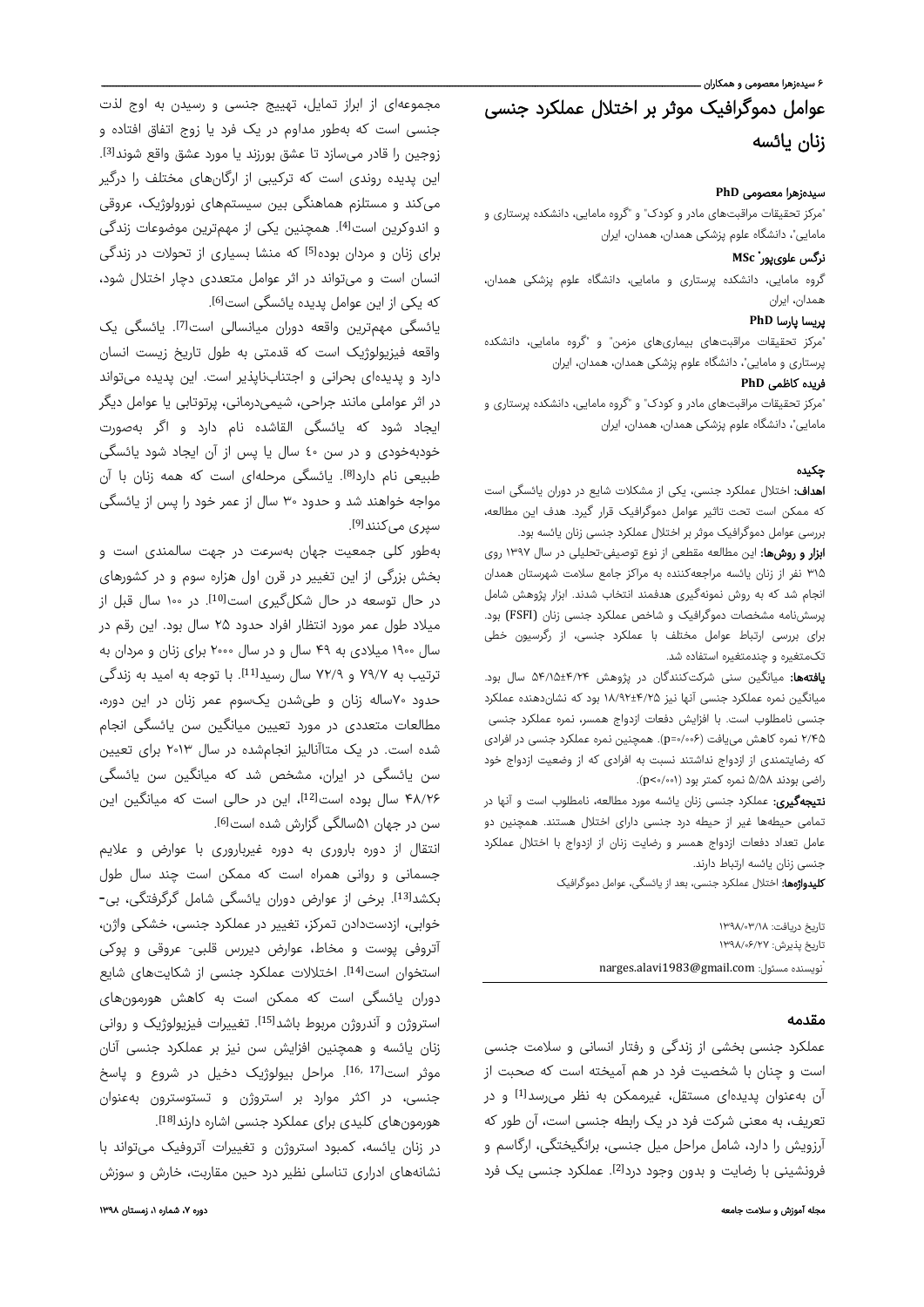واژن، خشکی و انقباضات عضلات واژن همراه باشد<sup>[19]</sup>. به علاوه اضطراب نیز از طریق کاهش جریان خون واژینال، موجب درد هنگام نزدیکی خواهد شد[20]. شرطیسازی درد و ناراحتی در حین مقاربت میتواند منجر به ازدستدادن میل جنسی شود<sup>[21]</sup>. در عین حال علايم وازوموتور نیز که از زمره ناراحتکنندهترین نشانههای یائسگی هستند، میتوانند تمامی جنبههای زندگی زنان از جمله عملکرد جنسی را مختل کنند<sup>[22]</sup>. تغییرات ذکرشده در سیستم ادراری تناسلی، واژینیتهای آتروفیک، آتروفی بافت پستانی و بیثباتی وازوموتور، میتوانند برای زنان یائسه و شرکای جنسی آنان زحمتساز باشند[23].

طبق تعریف تندرستی از سوی سازمان بهداشت جهانی، مبتنی بر ابعاد وسیع آن به شکل رفاه کامل فیزیکی، روحی و اجتماعی و نه فقط عدم وجود بیماری، لازم است در سنجش وضعیت سلامت و ارزیابی مداخلات بهداشتی، علاوه بر شاخصهای فراوانی و شدت . [25 24, 2,] بیماری، به سایر ارزشهای انسانی زندگی نیز توجه شود لازم به ذکر است عملکرد جنسی نیز بخش مهمی از سلامت زنان را تشکیل میدهد و باید بهصورت ویژهای در جهت حصول تندرستی به آن توجه داشت<sup>[26]</sup>. از زمانی که مطالعه نظاممند رفتارهای جنسی انسان مورد بررسی قرار گرفت، روشن شد که مشکلات و اختلالات عملکرد جنسی شایعتر از آن است که قبلاً تصور میشد<sup>[27]</sup>. براساس مطالعات مبتنی بر جامعه که در کشورهای مختلف انجام شده، شیوع اختلال عملکرد جنسی در زنان بین ۲۵ تا %۶۳ برآورد شده که این آمار در زنان یائسه بالاتر بوده و به میزان ۶۸ الی ۸۶/۵% میرسد<sup>[28]</sup>. در بسیاری از مواقع اختلالات عملکرد جنسی باعث ناراحتی شدید فرد و بروز مشکلات در ارتباطات بینفردی میشود و بر اعتمادبهنفس زنان اثر میگذارد<sup>29,</sup> 301. در مورد اهمیت روابط بینفردی، مطالعات نشان داده زنانی که ارتباط مناسبی با همسران خود ندارند و قادر به بیان نیازهای جنسی خود نیستند، بیشتر از بقیه زنان دچار اختلال عملکرد جنسی میشوند[31]. این مشکل، در زوجین خود را بهصورت درگیری،های خانوادگی و اجتماعی نشان می،دهد<sup>[32]</sup>. عوامل بسیاری میتوانند بر عملکرد جنسی زنان یائسه تاثیرگذار باشند که . [34 33, 27, 21,] در تحقیقات متعددی به آنها پرداخته شده است

بهطور کلی تاثیر عوامل متفاوت بر عملکرد جنسی در سه حیطه جسمی، روانی و اجتماعی مورد مطالعه قرار گرفته است. در حیطه جسمی، به عواملی نظیر سن فرد و همسر و مدتزمان یائسگی پرداخته میشود. در حیطه روانی نیز بیماریهای روانی و احساسات فرد مورد توجه قرار میگیرد و نهایتاً در حیطه اجتماعی، عواملی مانند تحصیلات، شغل، طول مدت زندگی زناشویی، رضایت از ازدواج، وضعیت اقتصادی، ازدواج مجدد (مرگ یا طلاق همسر قبلی) و سوء استفاده از مواد (سیگار، مواد مخدر، الکل و غیره) مورد مطالعه قرار گرفتهاند<sup>[21]</sup>. پس شناسایی عوامل موثر بر عملکرد جنسی زنان یائسه میتواند در برنامهریزی و نیز انجام

مداخلات لازم در راستای ارتقای سطح سلامت زنان مفید واقع شود.

با توجه به فراگیربودن مشکل اختلال عملکرد جنسی در زنان، بهخصوص در زنان یائسه و تاثیر آن بر روابط بین زوجین و استحکام کانون خانواده و همچنین بهدلیل وجود نتایج متناقض در مورد تاثیر عوامل مختلف بر عملکرد جنسی زنان، ضرورت انجام مطالعهای در این خصوص احساس میشد، لذا مطالعه حاضر با هدف بررسی عوامل دموگرافیک موثر بر اختلال عملکرد جنسی زنان یائسه انجام شد.

# ابزار و روشها

این مطالعه مقطعی از نوع توصیفی- تحلیلی از مهر تا اسفند سال ۱۳۹۷ روی زنان یائسه مراجعهکننده به مراکز جامع سلامت شهرستان همدان انجام شد. برای تعیین حجم نمونه از ماژول Powerreg در نرمافزار 13 Stata استفاده شد. با توجه به مطالعات قبلی<sup>[35]</sup>، ۱۸ متغیر پیشبینیکننده و تستشده، مقدار آلفای برابر ،۰٫۰۵ توان برابر ۰٫۸ و %۱۰ ریزش، حجم نمونه در نهایت ۳۱۵ نفر محاسبه شد.

با مراجعه به مرکز بهداشت شهرستان همدان و با کمک کارشناس گسترش شهرستان، ۸ منطقه جغرافیایی در شهر همدان مشخص شد. سپس از هر منطقه دو مرکز جامع سلامت با استفاده از نمونهگیری خوشهای تصادفی انتخاب شدند. پس از کسب مجوزهای لازم و کد اخلاق از دانشگاه علوم پزشکی همدان و ارایه آن به مسئول مراکز منتخب، با هماهنگی بهعملآمده، اسامی زنان یائسه ثبتشده در سامانه یکپارچه بهداشت استخراج شد. سپس بهصورت تلفنی اهداف و روش کار به اطلاع این زنان رسید و افرادی که تمایل به شرکت در مطالعه داشتند به مراکز سلامت دعوت شدند و مورد مصاحبه قرار گرفتند. سپس با استفاده از اطلاعات حاصل از خودگزارشدهی، زنانی که دارای معیارهای ورود به مطالعه بودند به روش هدفمند انتخاب شده و مبادرت به تکمیل فرم رضایتنامه نمودند. پرسشنامه مشخصات دموگرافیک و مامایی و پرسشنامه شاخص عملکرد جنسی زنان، به روش مصاحبه از فرد تکمیل شد و در صورتی که نمره پرسشنامه شخص کمتر از نقطه برش (۲۸) بود، بهعنوان فرد دارای اختلال عملکرد جنسی بهصورت رسمی وارد مطالعه شد.

معیارهای ورود به مطالعه شامل سن ٤٠-٦٥ سال، تاهل و زندگی باثبات با همسر، یائسگی طبیعی، عدم سابقه نازایی، عدم ابتلای همسر به انزال زودرس یا ناتوانی جنسی، تکهمسری شوهر، عدم ابتلا به بیماریهای ناتوانکننده شدید مانند بیماریهای قلبی و سرطانها، عدم ابتلا به بیماریهای روانی، عدم داشتن اختلافات شدید خانوادگی، نمره کمتر از ٢٨ در پرسشنامه عملکرد جنسی و عدم استفاده از درمان جایگزینی هورمونی بود. لازم به ذکر است با توجه به این که یائسگی قبل از سن ٤٠ سال یائسگی زودرس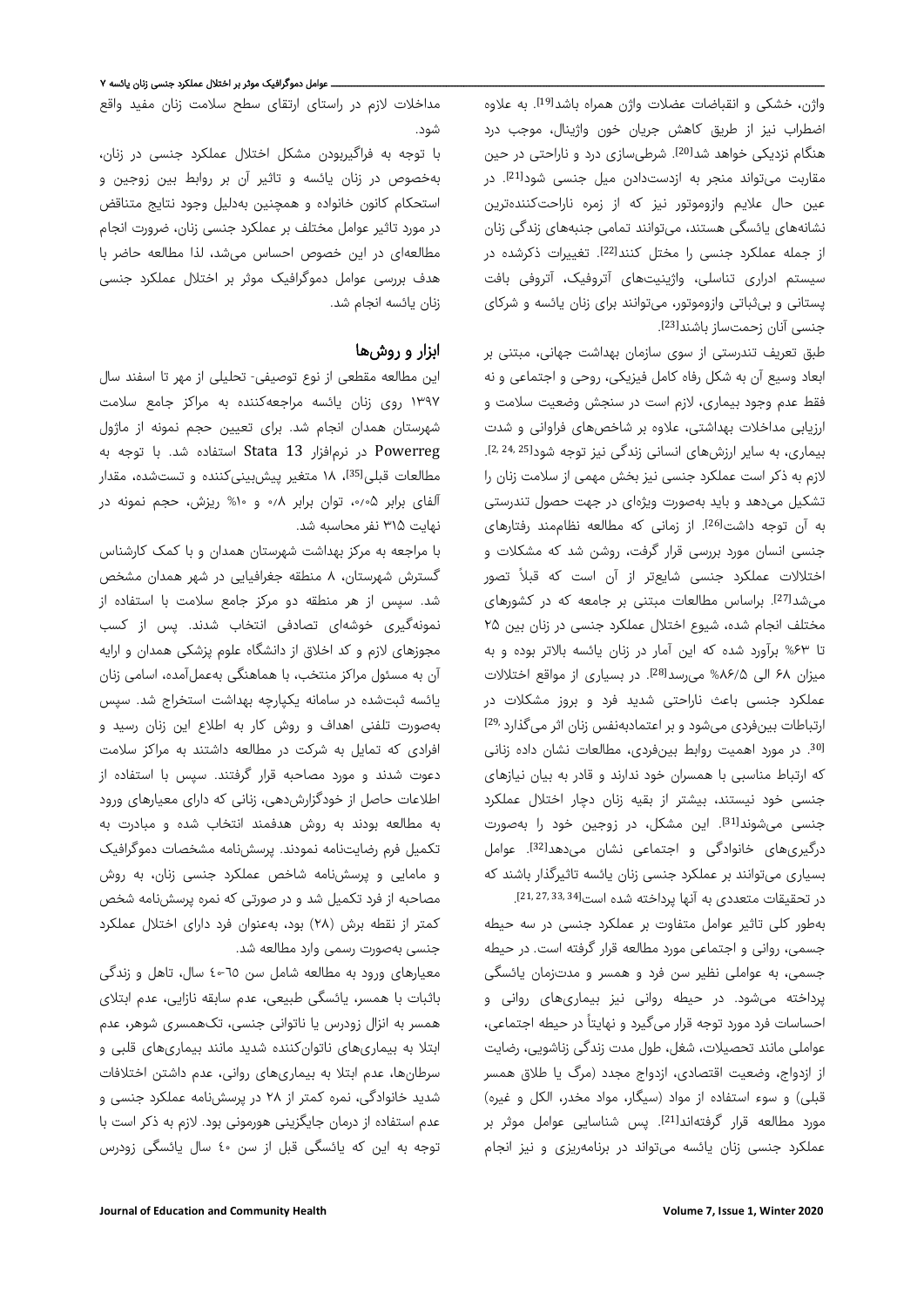## ۸ سیدهزهرا معصومی و همکاران <mark>ـ</mark>

نامیده میشود، حداقل سن ورود به مطالعه ٤٠ سال در نظر گرفته شد.

پرسشنامه مشخصات دموگرافیک شامل سن خود و همسر، سطح تحصیلات خود و همسر، شغل خود و همسر، تعداد بارداری، متوسط درآمد ماهیانه، طول مدت ازدواج، تعداد فرزندان مجرد، طول مدت یائسگی، دفعات ازدواج خود و همسر، مصرف سیگار و رضایتمندی از ازدواج (بهصورت نظرسنجی) بود. برای بررسی روایی پرسشنامه از ١٠ نفر از اساتید هیات علمی مامایی و متخصصان زنان خواسته شد تا نظرات اصلاحی خود را اعلام نمایند و نظرات طبق صلاحدید تیم تحقیق اعمال شد.

پرسشنامه شاخص عملکرد جنسی زنان (FSFI) توسط *روزن* و همکاران برای ارزیابی عملکرد جنسی زنان طراحی شده است[36]. این پرسشنامه شامل ١٩ گویه است که عملکرد جنسی زنان را در ٦ حیطه تمایل (٢ گویه)، برانگیختگی (٤ گویه)، مرطوبسازی (٤ گویه)، ارگاسم (٣ گویه)، رضایت (٣ گویه) و درد جنسی (٣ گویه) طی ٤ هفته اخیر میسنجد. نقطه برش کلی پرسشنامه برابر ٢٨ است. به عبارت دیگر نمرات بیشتر از نقطه برش، نشاندهنده عملکرد جنسی خوب است. حداقل نمره پرسشنامه، ٢ و حداکثر نمره ٣٦ است. روایی و پایایی این ابزار در ایران توسط محمدی و همکاران با روش محاسبه ضریب آلفای کرونباخ در سطح ٠/٨٧ تعیین شده است<sup>[29]</sup>. پایایی این ابزار در مطالعه حاضر با استفاده از روش آزمون- بازآزمون بررسی شد. به این صورت که پرسشنامه ً توسط ۳۰ نفر از زنان یائسه به فاصله ۱۰ تکمیل شد و روز مجددا ضریب همبستگی درونخوشهای (ICC (محاسبه شد که این میزان برای کل پرسشنامه ۰/۷۸ به دست آمد.

دادهها در نهایت وارد نرمافزار 13 Stata شدند. برای بررسی توزیع نمرات عملکرد جنسی از آزمون کولموگروف- اسمیرنوف استفاده شد. برای توصیف متغیرهای دموگرافیک و مامایی از شاخصهای مرکزی و پراکندگی استفاده شد. برای بررسی ارتباط بین نمرات عملکرد جنسی زنان یائسه و متغیرهای مستقل مورد مطالعه، از آنالیز رگرسیون خطی تکمتغیره و چندمتغیره استفاده شد؛ به این صورت که برای بررسی ارتباط متغیرهای دموگرافیک و مامایی با نمره عملکرد جنسی، از رگرسیون خطی تکمتغیره استفاده شد و برای انجام آنالیز چندمتغیره، متغیرهایی که در آنالیز تکمتغیره دارای سطح معنیداری کمتر از ۰/۲ بودند وارد مدل شدند.

# یافتهها

میانگین سنی مشارکتکنندگان در مطالعه ۵۴/۱۲±۴/۲۵ سال و میانگین طول مدت یائسگی آنها ۶۵/۸۲±۴۷/۵۵ ماه بود. تحصیلات اکثریت مشارکتکنندگان زیر دیپلم و اکثریت آنها خانهدار بودند (جدول ۱).

میانگین نمرات تمامی حیطههای شاخص عملکرد جنسی کمتر از نقطه برش مشخصشده برای هر حیطه بود. همچنین بیشترین اختلال در حیطه برانگیختگی و کمترین اختلال در حیطه رضایت

بود و در حیطه درد اختلالی وجود نداشت. میانگین نمره کل عملکرد جنسی زنان یائسه ۱۸/۹۲±۴/۲۵ بود که عملکرد جنسی نامطلوب در این گروه از زنان را نشان میداد (جدول ۲).

جدول ۱) اطلاعات دموگرافیک و مامایی مشارکتکنندگان در مطالعه (۳۱۵ نفر)

| میانگین آماری/فراوانی       | متغیرهای دموگرافیک                 |
|-----------------------------|------------------------------------|
|                             | • متغیرهای کمی                     |
| 58/17±4/75                  | سن (سال)                           |
| $F1/IP \pm \Delta/9\Lambda$ | سن همسر (سال)                      |
| PS/9F±0/19                  | طول مدت ازدواج (سال)               |
| <b>1/٣٥±1/٣.</b>            | تعداد فرزندان مجرد                 |
| <b>FQ/AY±FY/QQ</b>          | طول مدت یائسگی (ماه)               |
| 1/0V±0/Y&                   | دفعات ازدواج                       |
| Y/oA±o/YY                   | دفعات ازدواج همسر                  |
| $F/V \circ \pm 1/V \Delta$  | تعداد باردارى                      |
|                             | ● متغیرهای کیفی                    |
|                             | سطح تحصيلات                        |
| YAY(AY/5)                   | كمتر از ديپلم                      |
| YY (11/Y)                   | ديپلم                              |
| $Y1(\frac{5}{Y})$           | دانشگاهی                           |
|                             | سطح تحصيلات همسر                   |
| YYY (YY/Y)                  | كمتر از ديپلم                      |
| $\Delta \circ (1\Delta/9)$  | ديپلم                              |
| $\forall F(\lambda)$        | دانشگاهی                           |
|                             | شغل                                |
| $YF(Y/\mathcal{F})$         | شاغل                               |
| Y91 (9Y/F)                  | خانەدار                            |
|                             | شغل همسر                           |
| Y59 (AQ/F)                  | شاغل                               |
| FF(NF)                      | بيكار                              |
|                             | ميزان درآمد                        |
| 51(19/F)                    | كمتر از ٢٠ميليون ريال              |
| 115 (09)                    | ۲۰-۲۰میلیون ریال                   |
| $5\lambda (Y1/5)$           | بیشتر از <sup>۳</sup> ۰میلیون ریال |
|                             | مصرف سیگار در همسر                 |
| $119 (F_0/9)$               | بله                                |
| $1\lambda$ ۶ (۵۹/1)         | خير                                |
|                             | رضایتمندی از ازدواج                |
| <b>YYS (AY/S)</b>           | بله                                |
| H9(NY)                      | خیر                                |

جدول ۲) میانگین نمرات حیطههای پرسشنامه شاخص عملکرد جنسی

|                        | ميانگين                  |                          | حداقل حداكثر  | حداقل نمره      | حداكثر نمره |
|------------------------|--------------------------|--------------------------|---------------|-----------------|-------------|
| متغيرها                | نمرات                    | نمره                     | نمره          | قابل کسب        | قابل کسب    |
| تمایل                  | 7/۶۸±۰/۸۶                | ۱/۲۰                     | $k/\gamma$ °  | $1/\Upsilon$    | ۶           |
| برانگیختگی             | 7/70±0/ <mark>1</mark> 9 | ۱/۲۰                     | ۵/۱۰          | $\circ$         | ۶           |
| مرطوبسازي              | ۲/۷۷±۰/۸۵                | ۱/۲۰                     | 6/ء           | $\bullet$       | ۶           |
| ارگاسم                 | ۲/۸۱±۰/۹۳                | ۱/۲۰                     | 6ه/۶          | $\circ$         | ۶           |
| رضايت                  | ۳/۷۳±۱/۱۴                | ۱/۲۰                     | 6ه/۶          | $\circ/\lambda$ | ۶           |
| درد                    | ۴/۱۳±۰/۹۶                | $1/Y$ .                  | ۶/۰۰          | $\circ$         | ۶           |
| عملکرد جنسی ۱۸/۹۲±۴/۲۵ |                          | $\lambda/\mathfrak{S}$ 。 | <b>۲</b> ۷/۲۰ | ۲               | ٣۶          |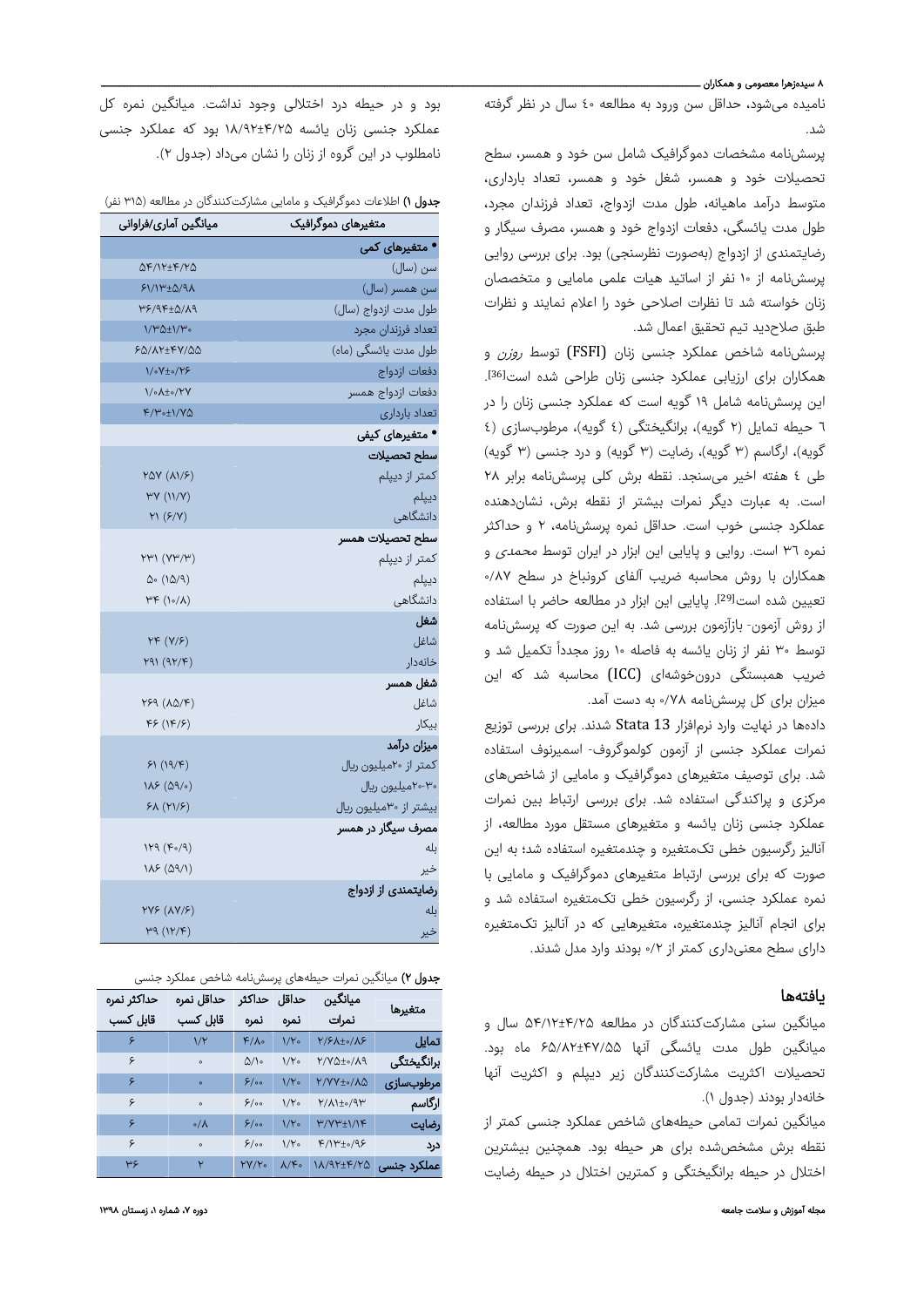در آنالیز تکمتغیره، سن، سن همسر، بیکاربودن همسر، طول مدت یائسگی، دفعات ازدواج همسر و عدم رضایتمندی از ازدواج ارتباط منفی معنیدار با نمره عملکرد جنسی داشتند (۰/۰۵>p(.

در آنالیز چندمتغیره، سن، سن همسر، تحصیلات همسر، شغل همسر، طول مدت ازدواج، طول مدت یائسگی، تعداد فرزندان مجرد، دفعات ازدواج همسر، درآمد ماهیانه و رضایتمندی از ازدواج و 2R مسئول %۲۵ از واریانس ایجادشده در مدل بودند (۰/۲۵= =۰/۲۲ Adjusted R2 .(

| <b>جدول ۳)</b> بررسی ارتباط فاکتورهای دموگرافیک و مامایی با نمره عملکرد جنسی |                              |                        |                                                  |                                 |                   |                    |  |  |  |
|------------------------------------------------------------------------------|------------------------------|------------------------|--------------------------------------------------|---------------------------------|-------------------|--------------------|--|--|--|
|                                                                              | رگرسیون خطی                  |                        |                                                  | رگرسیون خطی                     |                   |                    |  |  |  |
| متغيرها                                                                      |                              |                        |                                                  |                                 |                   |                    |  |  |  |
|                                                                              | مقدار سطح<br>خریب t          |                        |                                                  | .<br>ضریب                       | مقدار             | سطح                |  |  |  |
|                                                                              |                              |                        |                                                  |                                 |                   | t معنیداری         |  |  |  |
| <b>سن</b> (سال)                                                              | $-0/15$                      |                        | $\sim$ /A/( $\sim$ - $\sim$ /A/                  | $\circ/\circ \mathcal{F}$       | $\gamma \gamma$   | $\sqrt{V}$         |  |  |  |
| .<br><b>سن همسر</b> (سال)                                                    |                              |                        | $\langle \circ \rangle$ /00) - $\langle \rangle$ | $\circ/\circ$                   | $\circ$ /۲۶       | $\mathcal{O}(Y)$   |  |  |  |
| سطح تحصيلات                                                                  |                              |                        |                                                  |                                 |                   |                    |  |  |  |
| كمتر از ديپلم                                                                | مرجع                         |                        |                                                  |                                 |                   |                    |  |  |  |
| ديپلم                                                                        | $\circ/\lambda$              | $1/\circ 9$            | $\sqrt{10}$                                      |                                 |                   |                    |  |  |  |
| دانشگاهی                                                                     | $\circ/\lambda$              | $\sqrt{\Lambda}$       | $\circ$ /۴۱                                      |                                 |                   |                    |  |  |  |
| سطح تحصيلات همسر                                                             |                              |                        |                                                  |                                 |                   |                    |  |  |  |
| كمتر از ديپلم                                                                | مرجع                         |                        |                                                  | مرجع                            |                   |                    |  |  |  |
| ديپلم                                                                        | $\circ$ /۴۹                  | $\circ$ /YQ            | ۰/۴۶                                             | $-\circ/\Lambda$ Y              | $-1/\mu$          | $\rho/\Omega$      |  |  |  |
| دانشگاهی                                                                     | 1/1Y                         | ۱⁄۵۰                   | 0/15                                             | $-\circ/\Upsilon$               | $-\circ/\gamma$ ۶ | $\circ/\Lambda$ 。  |  |  |  |
| شغل                                                                          |                              |                        |                                                  |                                 |                   |                    |  |  |  |
| شاغل                                                                         | مرجع                         |                        |                                                  |                                 |                   |                    |  |  |  |
| خانەدار                                                                      | -0/00                        | /۶/ه-                  | -100                                             |                                 |                   |                    |  |  |  |
| شغل همسر                                                                     |                              |                        |                                                  |                                 |                   |                    |  |  |  |
| شاغل                                                                         | مرجع                         |                        |                                                  | مرجع                            |                   |                    |  |  |  |
| بيكار                                                                        | $-1/\mu\Delta$               | هγ/-                   | ۵/ه/ه                                            | $-1/5\lambda - 1/\circ \mu$     |                   | $\rho_\circ/\circ$ |  |  |  |
| تعداد باردارى                                                                | $-0/11$                      | $-\circ/\lambda \circ$ | $\circ$ /۴۳                                      |                                 |                   |                    |  |  |  |
| ميزان درآمد (ريال)                                                           |                              |                        |                                                  |                                 |                   |                    |  |  |  |
| كمتر از ٢٠ميليون                                                             | مرجع                         |                        |                                                  | مرجع                            |                   |                    |  |  |  |
| ۲۰-۲۰میلیون                                                                  | $-o/\Lambda Y$               | $-1/\mathcal{M}$       | $\rho/19$                                        | -0/FQ                           | -o/人o             | ۴۳،                |  |  |  |
| بیشتر از ۳۰میلیون                                                            | 0/11                         | $\circ / \backslash$ ۶ | $\circ/\lambda\mathrm{V}$                        | -0/0A                           | -0/11             | $\circ/9$          |  |  |  |
| طول مدت ازدواج (سال)                                                         | $-\circ/\circ$ ۶             | -1/47                  | $\sqrt{11}$                                      | $-\circ/\circ\Lambda$           | ۱/۵۱-             | ۱۱۳)               |  |  |  |
| تعداد فرزندان مجرد                                                           | $\circ/\mathcal{M}\setminus$ | <b>\/YY</b>            | $\circ/\circ\Lambda$                             | $\rho/\gamma$                   | 1/10              | ۲۵/۰               |  |  |  |
| <b>طول مدت یائسگی</b> (ماه)                                                  | $-o/o$                       | $-Y/9F$                | $\circ/\circ \circ \mathfrak{S}$                 | $P^{\circ \circ / \circ \circ}$ | $-\frac{1}{4}$    | $\rho/\sqrt{9}$    |  |  |  |
| دفعات ازدواج                                                                 | $-N$ / $\vee$                | ۸۴⊳-                   | $\circ$ /۴ $\circ$                               |                                 |                   |                    |  |  |  |
| دفعات ازدواج همسر                                                            | $-Y/VP$                      | $-W/\circ 5$           | $\circ/\circ \circ Y$                            | $-Y/Y9 - Y/FQ$                  |                   | ۶۰۰/۰              |  |  |  |
| مصرف سیگار در همسر                                                           |                              |                        |                                                  |                                 |                   |                    |  |  |  |
| بله                                                                          | مرجع                         |                        |                                                  |                                 |                   |                    |  |  |  |
| خير                                                                          | $-0/\Delta$                  | $-o/V$                 | $0/\gamma$ ۶                                     |                                 |                   |                    |  |  |  |
| رضایتمندی از ازدواج                                                          |                              |                        |                                                  |                                 |                   |                    |  |  |  |
| بله                                                                          | مرجع                         |                        |                                                  | مرجع                            |                   |                    |  |  |  |

Journal of Education and Community Health 1999 and 1999 and 1999 and 1999 and 1999 and 1999 and 1999 and 1999 and 1999 and 1999 and 1999 and 1999 and 1999 and 1999 and 1999 and 1999 and 1999 and 1999 and 1999 and 1999 and با کنترل اثر سایر متغیرهای مداخلهگر احتمالی، دفعات ازدواج همسر و رضایتمندی از ازدواج رابطه معنیدار با نمره عملکرد جنسی داشتند. با افزایش دفعات ازدواج همسر، نمره عملکرد جنسی ۲/۴۵ نمره کاهش مییافت (۰/۰۰۶=p(. همچنین نمره

 $\leq$  -1/09 -0/01  $\leq$  -0/00 -1/4/68

## ـــــــــــــــــــــــــــــــــــــــــــــــــــــــــــــــــــــــــــــــــــــــــــــــــــــــــــــــــــــــــــــــــــــــــــــــــــــــــــــــــــــــ عوامل دموگرافیک موثر بر اختلال عملکرد جنسی زنان یائسه ۹

عملکرد جنسی در افرادی که رضایمتندی از ازدواج نداشتند نسبت به افرادی که از وضعیت ازدواج خود راضی بودند ۵/۵۸ نمره کمتر بود (۰/۰۰۱>p (و این متغیر نسبت به دفعات ازدواج همسر، ارتباط قویتری با کاهش نمره عملکرد جنسی داشت (جدول ۳).

#### بحث

با توجه به اهمیت مساله عملکرد جنسی در زندگی تمامی مردان و زنان و افزایش سن امید به زندگی در کل جمعیت جهان، پرداختن به مسایل مربوط به عملکرد جنسی انسان جایگاه ویژهای یافته است. از طرفی نیز پدیده یائسگی و تعداد سالهای زیادی که زنان در این دوران طی میکنند، موجب توجه بیشتر به مشکل اختلال عملکرد جنسی زنان یائسه و عوامل موثر بر آن شده است. در این مطالعه نیز به بررسی ارتباط بین عوامل دموگرافیک و اختلال عملکرد جنسی زنان یائسه پرداخته شده است که طبق یافتههای این تحقیق از بین عوامل مختلف دموگرافیک، دو عامل تعداد دفعات ازدواج همسر و رضایت از ازدواج زنان، با اختلال عملکرد جنسی در یائسگی ارتباط آماری معنیداری داشتند. همچنین یافتهها حاکی از آن است که بیشترین اختلال در حیطه برانگیختگی و کمترین اختلال در حیطه رضایت بوده و در حیطه درد جنسی اختلالی وجود ندارد.

در همین راستا در یک مطالعه از نوع مروری سیستماتیک که توسط نظرپور و همکاران انجام شد، بررسی ۴۶ مقاله در رابطه با یائسگی و عملکرد جنسی از ۱۵ کشور نشان داد که در برخی از پژوهشها یائسگی بهعنوان یک دوره گذار موجب اثر منفی بر عملکرد جنسی شده است و بر بعضی از حیطههای عملکرد جنسی تاثیر منفی گذاشته است. در حالی که سایر پژوهشها بیان کردند که اثر متغیرهای بینفردی، مانند رضایت از زندگی مشترک ممکن است مهمتر از تاثیر افزایش سن یا کاهش هورمونها بر عملکرد جنسی در دوران یائسگی باشد[21] که تا حدودی تاییدکننده نتایج مطالعه حاضر است و میتواند به فرهنگ حاکم بر جامعه ما مربوط باشد که طلاق و جدایی در موارد نارضایتی از ازدواج مخصوصاً در سنین بالا بهعنوان یک تابو در نظر گرفته شده و زوجین ناراضی در بسیاری از موارد مجبور به ادامه زندگی مشترک هستند. اما بهدلیل همین نارضایتیها، دچار اختلال در عملکرد جنسی میشوند. همچنین در مطالعه *بیوتل* و همکاران نتایج نشان داد که سهم عوامل روانی اجتماعی مانند رضایت از روابط با شریک جنسی در عملکرد جنسی افراد موثر است[37] که این موضوع همسو با نتایج مطالعه حاضر است و تاییدکننده اهمیت روابط بینفردی است.

یافتههای مطالعه بیگی و همکاران بهمنظور بررسی عوامل تاثیرگذار بر اختلالات عملکرد جنسی در یائسگی نشان داد که بین اختلال عملکرد جنسی زنان یائسه با عواملی همچون افسردگی، سن زنان، وضعیت اقتصادی و تحصیلات ارتباط آماری معنیداری وجود دارد<sup>[38]</sup>. این در حالی است که در مطالعه حاضر، طبق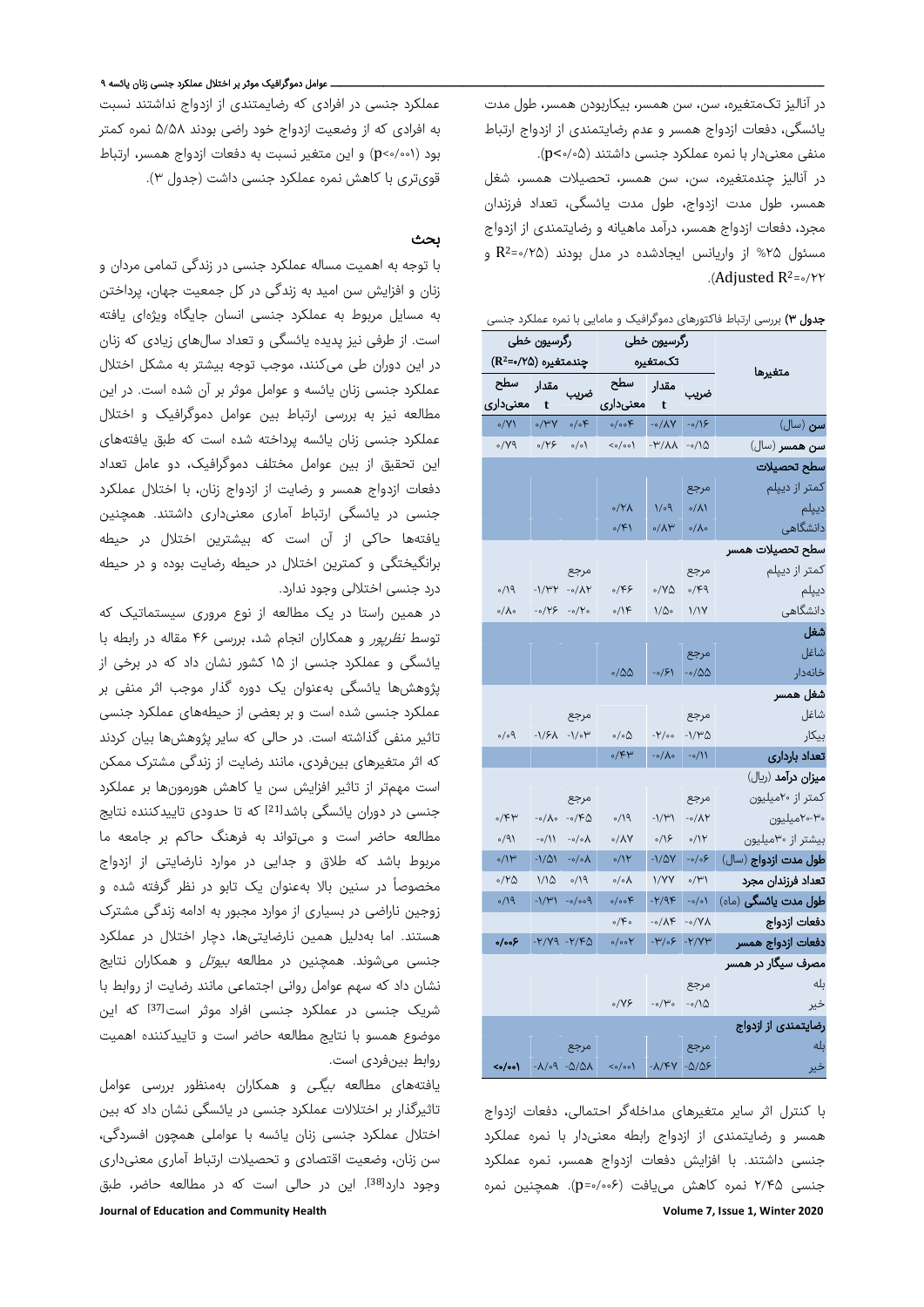#### ۱<mark>۰ سیدهزهرا معصومی و همکاران ــ</mark>ـــ

معیارهای ورود، زنان فاقد افسردگی و سایر بیماریهای روانی انتخاب شده بودند و طبق نتایج حاصل از آنالیز رگرسیون، فقط بین تعداد دفعات ازدواج شوهر و میزان رضایت از ازدواج زنان با اختلال عملکرد جنسی رابطه آماری معنیداری برقرار بود. این تفاوت میتواند ناشی از حذف عامل موثر افسردگی در مطالعه حاضر یا عدم استفاده از پرسشنامه استاندارد تعیین شاخص عملکرد جنسی زنان، در مطالعه بیگی باشد. در مطالعه داناسی و همکاران نیز اثر مخرب اختلالات روانی همچون اضطراب و افسردگی بر میل جنسی و عملکرد جنسی در دوره یائسگی مشخص شده است<sup>[39]</sup>.

در مطالعه کینگسبرگ درباره رفتار جنسی بیان شده است که مشکلات روحی یا جسمی شریک جنسی که منجر به کاهش روابط مطلوب با همسر و کاهش رضایت از زندگی مشترک میشود، میتواند عاملی در جهت ایجاد اختلالات عملکرد جنسی در سالمندی باشد<sup>[40]</sup>. نتایج حاصل از این مطالعه نیز میتواند یافتههای مطالعه حاضر را تایید کند.

در مطالعه دیگری که توسط *مزینانی* و همکاران بهمنظور بررسی عوامل موثر بر اختلال عملکرد جنسی زنان، بین ۴۰۵ زن -۵۶ ۱۷ساله انجام شد، مشخص شد که در بین عوامل مختلفی که مورد بررسی قرار گرفتند، بیماریهای روانپزشکی و افزایش سن زنان بر عملکرد جنسی آنان تاثیر منفی داشت. در صورتی که میزان تحصیلات، مصرف داروها، بیماریهای جسمی و نوع روش پیشگیری از بارداری تاثیر معنیداری بر عملکرد جنسی زنان نداشت<sup>[27]</sup>. در صورتی که در مطالعه حاضر با حذف بیماریهای روانی، تاثیر افزایش سن زنان بر عملکرد جنسی آنها از نظر آماری معنیدار نشد. این تفاوت میتواند ناشی از محدوده سنی مورد مطالعه باشد، زیرا در مطالعه *مزینانی* محدوده سن باروری و یائسگی بهصورت جداگانه مورد بررسی قرار نگرفته است.

در مطالعه هاشمی و همکاران روی عملکرد جنسی ۲۲۵ زن یائسه، نتایج نشان داد که نگرش زنان یائسه نسبت به عملکرد جنسی، تاثیر زیادی بر فعالیت جنسی آنها دارد<sup>[41]</sup>. بدین معنی که زنانی که نگرش مثبتی نسبت به روابط جنسی در دوران یائسگی دارند، کمتر دچار اختلال عملکرد جنسی میشوند که ممکن است یکی از دلایل ایجاد این نگرش مثبت، داشتن رضایت از وضعیت کلی ازدواج و زندگی مشترک باشد.

از نقاط قوت مطالعه حاضر تفکیک سنی زنان از ۴۰سالگی به بالا است که محدوده شروع یائسگی طبیعی است. یکی دیگر از نقاط قوت پژوهش حاضر خارجنمودن زنان دارای سابقه قبلی یا فعلی افسردگی و سایر بیماریهای روانی است که احتمالاً باعث میشود عوامل موثر بر عملکرد جنسی زنان بهطور شفافتر و بدون اثر منفی افسردگی، مشخص شوند. همچنین حجم نمونه مناسب و نمونهگیری از کلیه مناطق جغرافیایی شهری نیز از مزیتهای این مطالعه است. از نقاط ضعف مطالعه حاضر میتوان به تاثیر غیرقابل کنترل فرهنگ و عرف جامعه در مورد پاسخگویی به

سئوالات مرتبط با عملکرد جنسی اشاره کرد. همچنین به نظر میرسد عدم شرکت زنان ساکن روستا در پژوهش نیز میتواند از نقاط ضعف این مطالعه باشد.

از محدودیتهای پژوهش میتوان به این نکته اشاره کرد که موضوع عملکرد جنسی یکی از مواردی است که صحبت در مورد آن در جامعه ما نوعی تابو به حساب میآید و ممکن است همین موضوع در پاسخگویی زنان به پرسشنامه مشکل ایجاد کند.

با توجه به شیوع بالای اختلال عملکرد جنسی در زنان یائسه، پیشنهاد میشود مطالعات مداخلهای بهمنظور بررسی تاثیر انواع روشهای درمانی بر بهبود اختلال عملکرد جنسی در دوران یائسگی انجام شود.

# نتیجهگیری

عملکرد جنسی زنان یائسه مورد مطالعه، نامطلوب است و آنها در تمامی حیطهها غیر از حیطه درد جنسی دارای اختلال هستند. همچنین دو عامل تعداد دفعات ازدواج همسر و رضایت زنان از ازدواج با اختلال عملکرد جنسی زنان یائسه ارتباط دارند.

**تشکر و قدردانی:** نویسندگان بر خود لازم میدانند از حمایتهای دانشگاه علوم پزشکی ابنسینا، همکاری مرکز بهداشت همدان و همچنین زنان شرکتکننده در پژوهش تقدیر و تشکر به عمل آورند.

**تاییدیه اخلاقی:** این پژوهش دارای کد اخلاق با شماره شناسه .1397.399REC.UMSHA.IR از دانشگاه علوم پزشکی همدان است.

**تعارض منافع:** تعارض منافعی وجود ندارد.

سهم نویسندگان: سیده زهرا معصومی (نویسنده اول)، نگارنده مقدمه/روششناس/پژوهشگر اصلی (%٣٥)؛ نرگس علویپور (نویسنده دوم)، نگارنده مقدمه/پژوهشگر اصلی/نگارنده بحث (%٣٥)؛ فریده کاظمی (نویسنده سوم)، پژوهشگر کمکی/تحلیلگر آماری (%٢٠)؛ پریسا پارسا (نویسنده چهارم)، نگارنده مقدمه/پژوهشگر کمکی (%١٠)

م**نابع مالی:** این مقاله بخشی از پایاننامه کارشناسی ارشد مشاوره در مامایی با شماره ،۹۷۰۸۲۲۴۸۳۷ مصوبه شورای پژوهشی دانشگاه علوم پزشکی ابنسینا است و با همکاری مرکز تحقیقات مادر و کودک دانشگاه علوم پزشکی همدان انجام شده است.

### منابع

2- Fairclough DL. Design and analysis of quality of life studies in clinical trials. 2<sup>nd</sup> Edition. Boca Raton: CRC Press; 2010.

3- Association AP. Diagnostic and statistical manual of mental disorders (DSM-5®). 5<sup>th</sup> Edition. Washington DC:American Psychiatric Association; 2013.

4- Mehrabi F, Dadfar M. The role of psychological factors in sexual functional disorders. Iran J Psychiatry Clin Psychol. 2003;9(1):4-11. [Persian]

5- Lamont J, Bajzak K, Bouchard C, Burnett M, Byers S,

<sup>1-</sup> Sadock BJ, Sadock VA. Kaplan and Sadock's synopsis of psychiatry: behavioral sciences/clinical psychiatry. 10<sup>th</sup> Edition. Philadelphia: Lippincott Williams & Wilkins; 2011.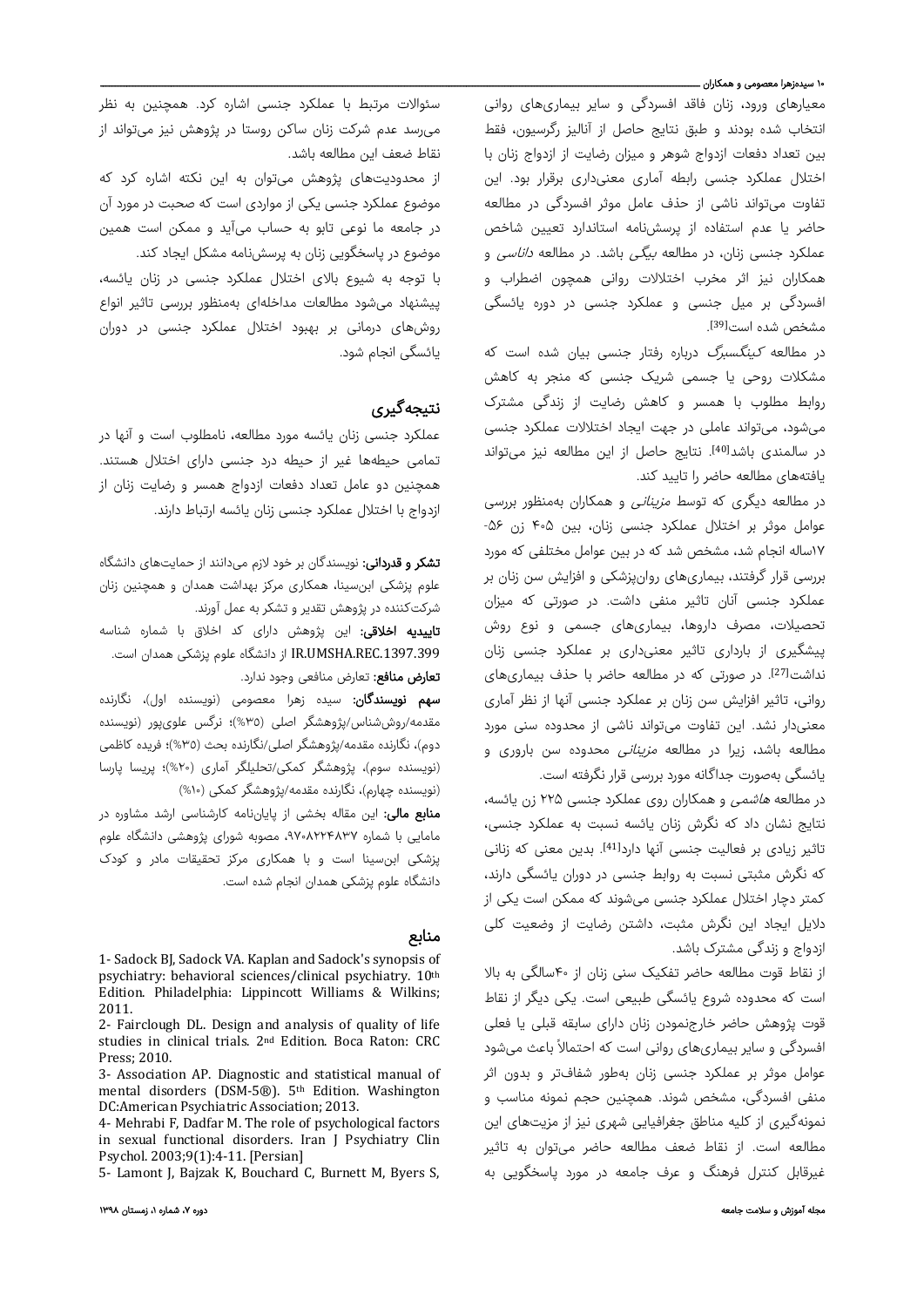#### ـ عوامل دموگرافیک موثر بر اختلال عملکرد جنسی زنان یائسه ۱۱

23- Rantell A, Srikrishna S, Robinson D. Assessment of the impact of urogenital prolapse on sexual dysfunction. Maturitas. 2016;92:56-60.

24- Fayers PM, Machin D. Quality of life: the assessment, analysis and interpretation of patient‐reported outcomes. 2<sup>nd</sup> Edition. Hoboken: John Wiley & Sons; 2013. 

25- Afghari A, Ganji J, Ahmad Shirvani M. Psychoemotional changes in menopause: a qualitative study. I Mazandaran Univ Med Sci. 2012;22(93):27-38. [Persian] 26‐ Bonomi AE, Patrick DL, Bushnell DM, Martin M. Validation of the United States' version of the World Health Organization quality of life (WHOQOL) instrument. J Clin Epidemiol. 2000;53(1):1-12.

27- Mazinani R, Akbari Mehr M, Kaskian A, Kashanian M. Evaluation of prevalence of sexual dysfunctions and its related factors in women. Razi J Med Sci. 2013;19(105):59‐66. [Persian] 

28- Addis IB, Van Den Eeden SK, Wassel-Fyr CL, Vittinghoff E, Brown JS, Thom DH, et al. Sexual activity and function in middle-aged and older women. Obstet Gynecol. 2006;107(4):755‐64. 

29- Mohammadi K, Heidari M, Faghihzadeh S. The female sexual function index (FSFI): validation of the Iranian version. Payesh. 2008;7(2):269-78. [Persian]

30- Bakouei F, Omidvar S, Nasiri F, Prevalence of female sexual dysfunction in married women and its related factors (Babol 2006). J Babol Univ Med Sci. 2007;9(4):59-64. [Persian]

31- Ramezani Tehrani F, Farahmand M, Mehrabi Y, Malek-afzali H, Abedini M. Prevalence of female sexual dysfunction and its correlated factors: a population based study. Payesh. 2012;11(6):869-75. [Persian]

32- Babakhani N, Taravati M, Masoumi Z, Garousian M, Faradmal J, Shayan A. The effect of cognitive-behavioral consultation on sexual function among women: a randomized clinical trial. J Caring Sci. 2018;7(2):83-8.

33- Ghavam M. Tasbihsazan R. Prevalence and diversity of sexual disorders among male and female patients referred to family healthcare clinic, Tehran, Iran. Stud Med Sci. 2008;18(4):634-9. [Persian]

34- Laumann EO, Paik A, Rosen RC. Sexual dysfunction in the United States: prevalence and predictors. JAMA. 1999;281(6):537‐44. 

35- Verit FF, Verit A, Billurcu N. Low sexual function and its associated risk factors in pre- and postmenopausal women without clinically significant depression. Maturitas. 2009;64(1):38-42.

36- Rosen R, Brown C, Heiman J, Leiblum S, Meston C, Shabsigh R, et al. The female sexual function index (FSFI): a multidimensional self-report instrument for the assessment of female sexual function. J Sex Marital Ther. 2000;26(2):191‐208. 

37- Beutel ME, Schumacher J, Weidner W, Brähler E. Sexual activity, sexual and partnership satisfaction in ageing men--results from a German representative community study. Andrologia. 2002;34(1):22-8.

38- Beigi M, Fahami F, Hassanzahraei R, Arman S. Associative factors to sexual dysfunction in menopause women. Iran J Nurs Midwifery Res. 2008;13(1):32-5.

39- Danaci AE, Oruç S, Adigüzel H, Yildirim Y, Aydemir O. Relationship of sexuality with psychological and hormonal features in the menopausal period. West Indian Med I. 2003:52(1):27-30.

40- Kingsberg SA. The impact of aging on sexual function in women and their partners. Arch Sex Behav. Cohen T, et al. Female sexual health consensus clinical guidelines. J Obstet Gynaecol Can. 2012;34(8):769-75.

6- Cramer DW, Barbieri RL, Xu H, Reichardt JK. Determinants of basal follicle-stimulating hormone levels in premenopausal women. J Clin Endocrinol Metab. 1994;79(4):1105-9.

7‐ World Health Organization. Gender and reproductive rights. [Internet]. Geneva: World Health Organization; 2002 [cited 2018 Oct 17]. Available from: https://bit.ly/2SzPnXk. 

8- Yoshani N, Bahri N, Morovati Sharifabad MA, Mihanpour H, Delshad Noghabi A. Effects of training the menopausal health on knowledge and performance of husbands with women during transitional period to menopause. J Health. 2018;9(1):27-35. [Persian]

9- Ghorbani M, Azhari S, Esmaili H, Ghanbari B. The relationship between life style with vasomotor symptoms in postmenopausal women referred to women's training health centers in Mashhad in 2011. Iran J Obstet Gynecol Infertil. 2013;15(39):23‐30. [Persian] 

10- Monshipour SM, Mokhtari Lakeh N, Rafat F, Kazemnejad Leili E. Related factors to menopausal women's quality of life in Rasht. J Holist Nurs Midwifery. 2016;25(79):80-8. [Persian]

11‐ Speroff L, Fritz MA. Clinical gynecologic endocrinology and infertility. 7<sup>th</sup> Edition. Philadelphia: Lippincott Williams & wilkins; 2005.

12- Azadi T, Arghavani H, Karezani P, Sayehmiri K. Estimation of mean age of menopause in Iran: a systematic review and meta-analysis. J Ilam Univ Med Sci. 2018;26(4):85-93. [Persian]

13- Elavsky S, McAuley E. Personality, menopausal symptoms, and physical activity outcomes in middleaged women. Pers Individ Dif. 2009;46(2):123-8.

14 - Basson R, Berman J, Burnett A, Derogatis L, Ferguson D. Fourcroy I, et al. Report of the international consensus development conference on female sexual dysfunction: definitions and classifications. J Urol. 2000;163(3):888-93. 

15- Giraldi A, Marson L, Nappi R, Pfaus J, Traish AM, Vardi Y, et al. Physiology of female sexual function: animal models. J Sex Med. 2004;1(3):237-53.

16- Graziottin A, Leiblum SR. Biological and psychosocial pathophysiology of female sexual dysfunction during the menopausal transition. J Sex Med. 2005;2(Suppl 3):133-45. 

17- Davison SL, Davis SR. Androgenic hormones and aging-the link with female sexual function. Horm Behav. 2011;59(5):745‐53. 

18- Ambler DR, Bieber EJ, Diamond MP. Sexual function in elderly women: a review of current literature. Rev Obstet Gynecol. 2012;5(1):16-27.

19- Robinson D, Toozs-Hobson P, Cardozo L. The effect of hormones on the lower urinary tract. Menopause Int. 2013;19(4):155‐62. 

20- Yazdanpanahi Z, Nikkholgh M, Akbarzadeh M, Pourahmad S. Stress, anxiety, depression, and sexual dysfunction among postmenopausal women in Shiraz, Iran, 2015. J Family Community Med. 2018;25(2):82-7.

21- Nazarpour S, Simbar M, Tehrani FR. Factors affecting sexual function in menopause: a review article. Taiwan J Obstet Gynecol. 2016;55(4):480-7.

22- Camacho ME, Reves-Ortiz CA, Sexual dysfunction in the elderly: age or disease? Int J Impot Res. 2005:17(Suppl 1):S52-6.